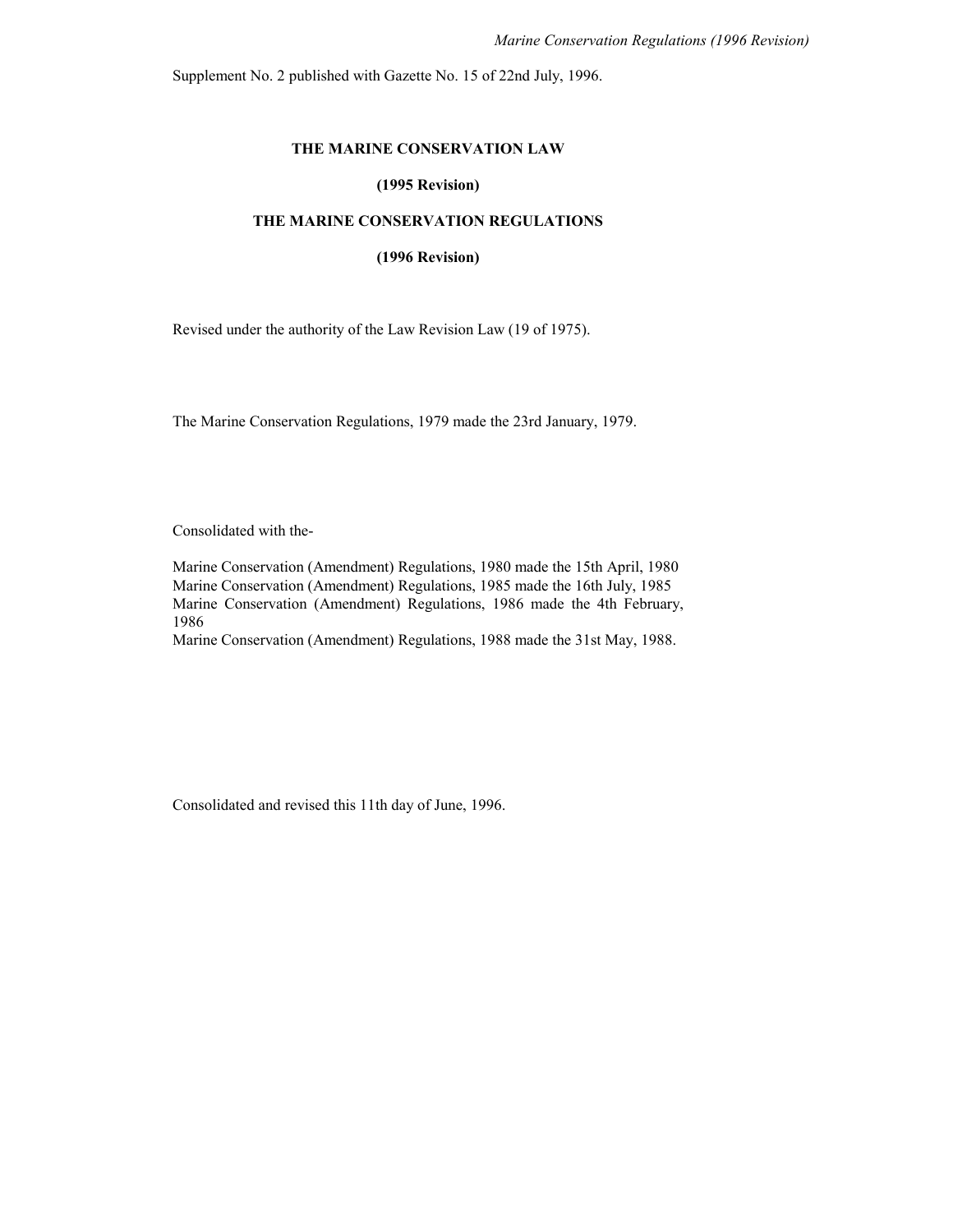$\overline{2}$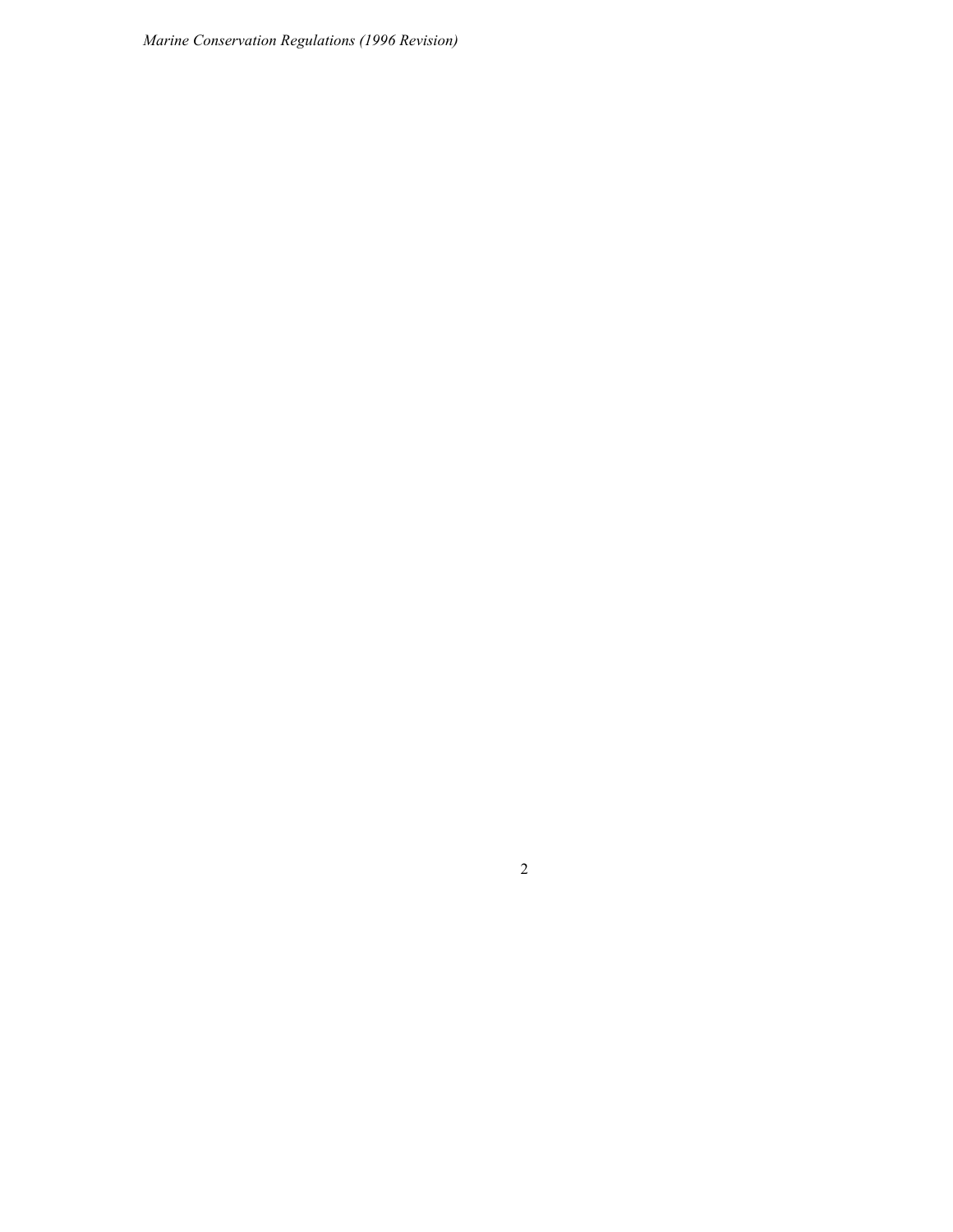### **MARINE CONSERVATION REGULATIONS**

# (1996 Revision)

# **ARRANGEMENT OF REGULATIONS**

- Citation  $1.$
- 2. Definition
- $3.$ Seizure, disposal, etc., of marine life caught in contravention of Law
- $4.$ Badges, insignia and identification cards
- 5. Forms
- 6. Fees
- $7.$ Penal
- No-diving zones 8.
- 9. Damage to coral reef First Schedule: Badges and insignia Second Schedule: Identification card Third Schedule: Letter of appointment Fourth Schedule: Forms Fifth Schedule: Fees Sixth Schedule: No-diving zones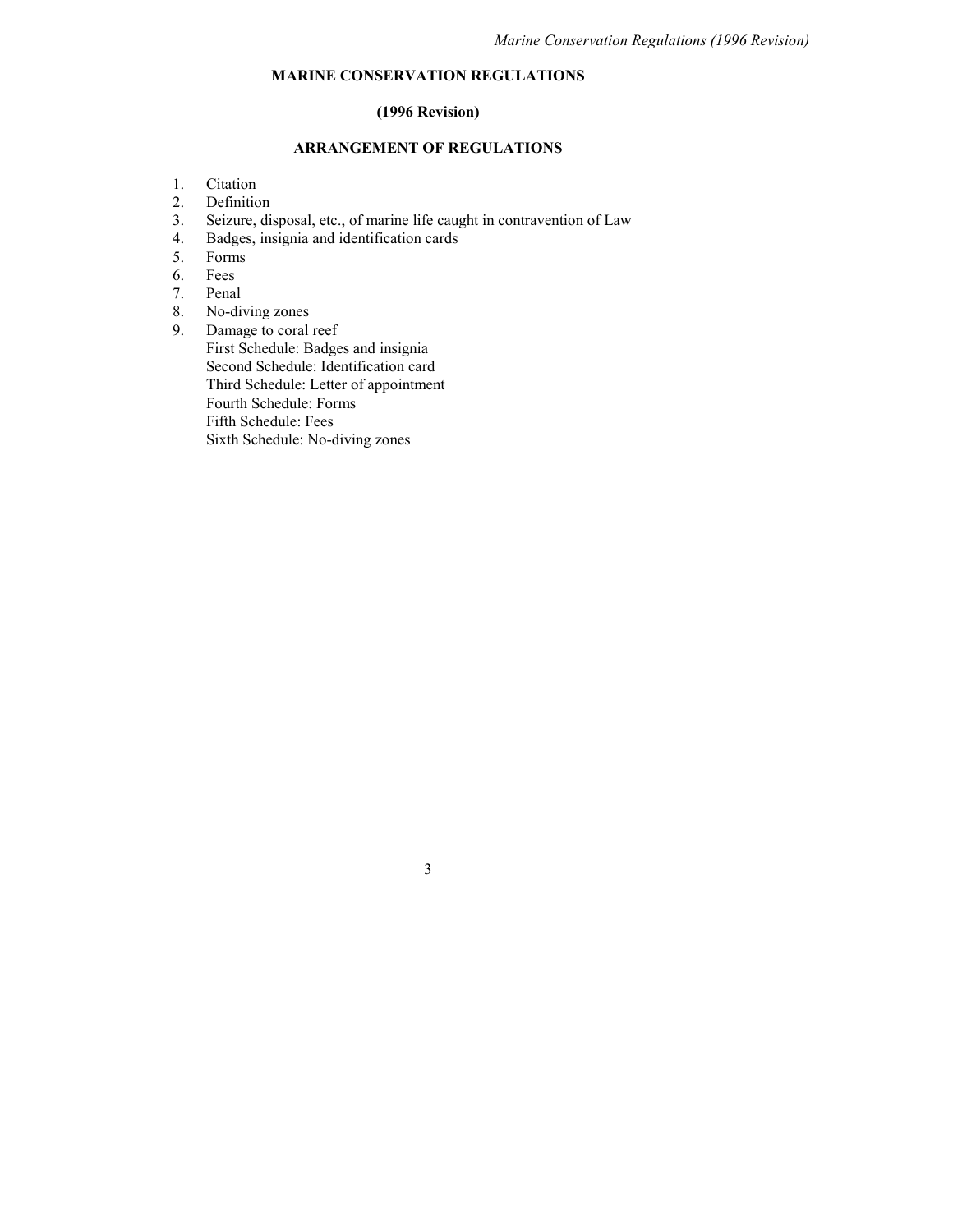$\overline{4}$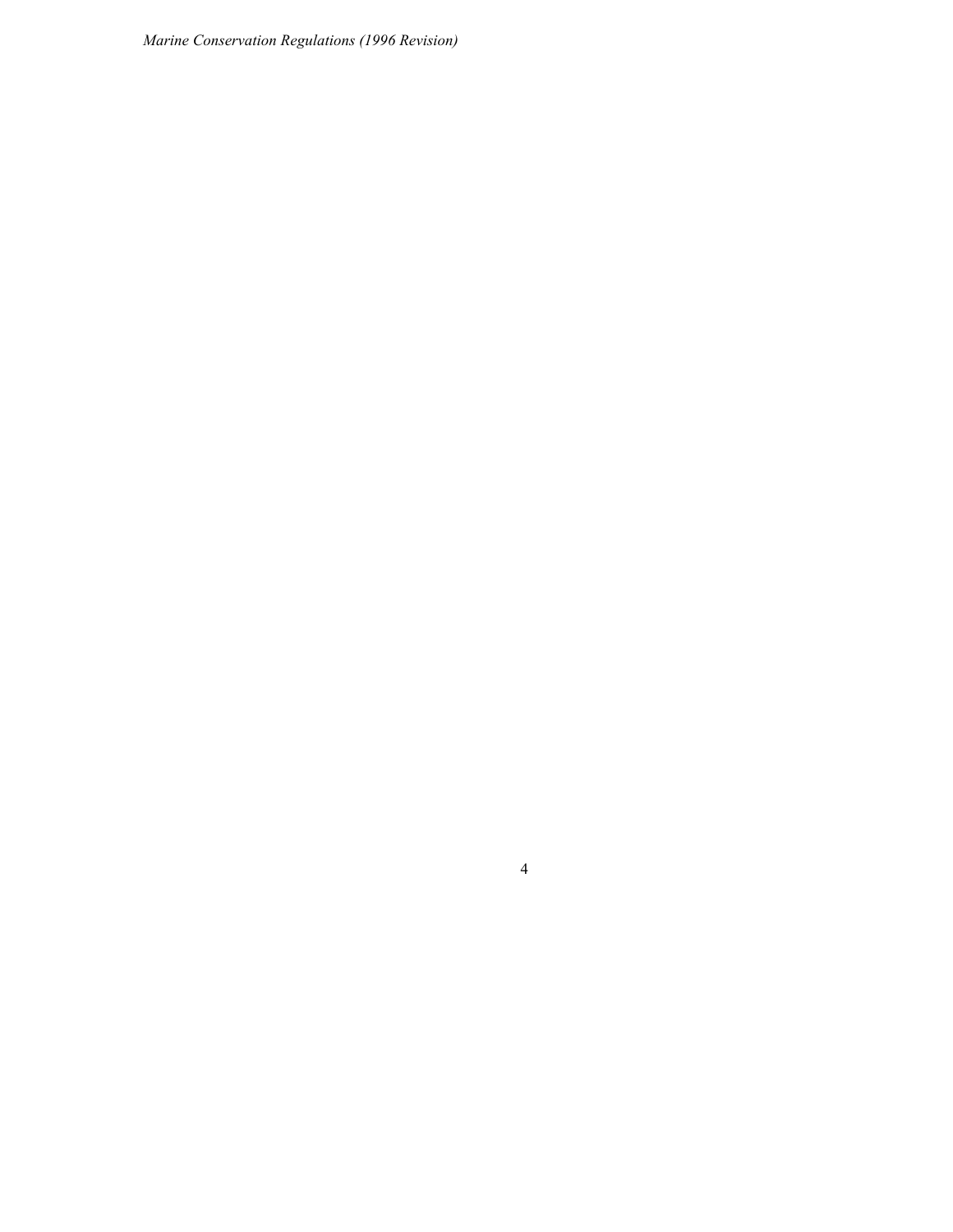### **MARINE CONSERVATION REGULATIONS**

#### (1996 Revision)

Citation These Regulations may be cited as the Marine Conservation Regulations  $1_{\cdot}$ (1996 Revision).

 $2.$ In these Regulations -

"Law" means the Marine Conservation Law (1995 Revision) and its subordinate legislation;

A Fisheries Officer, in any place in which under section 5(4) he may  $3<sub>1</sub>$ lawfully search any person, may seize any marine life which he has reason to believe has been caught in the commission of an offence or which is possessed in contravention of the Law, and he may, in his discretion -

- (a) return such marine life to its natural habitat;
- (b) retain it for production in evidence; or
- (c) dispose of it in any manner he deems expedient:

Provided that, if such disposal is effected by way of sale, the net proceeds thereof shall be paid into the revenues of the Islands.

(1) The badges and insignia prescribed in the First Schedule shall be worn 4. and displayed by Fisheries Officers whenever they are performing their duties as such.

(2) The Board shall issue to each Fisheries Officer an identification card in the form set out in the Second Schedule, which card shall remain the property of the Board. Each Fisheries Officer shall carry his identification card with him whenever performing his duties as such and shall, on reasonable demand being made by any person, produce such card for the inspection of that person.

Letters of appointment of Fisheries Officers and the forms to be used in the  $5<sub>1</sub>$ application for and granting of licences and authorisation under the Law are prescribed in the Third and Fourth Schedules respectively.

6. Fees to be charged in connection with licences and authorisation under the Fees Law are prescribed in the Fifth Schedule.

Definition

Seizure, disposal, etc., of marine life caught in contravention of Law

Badges, insignia and identification cards

Forms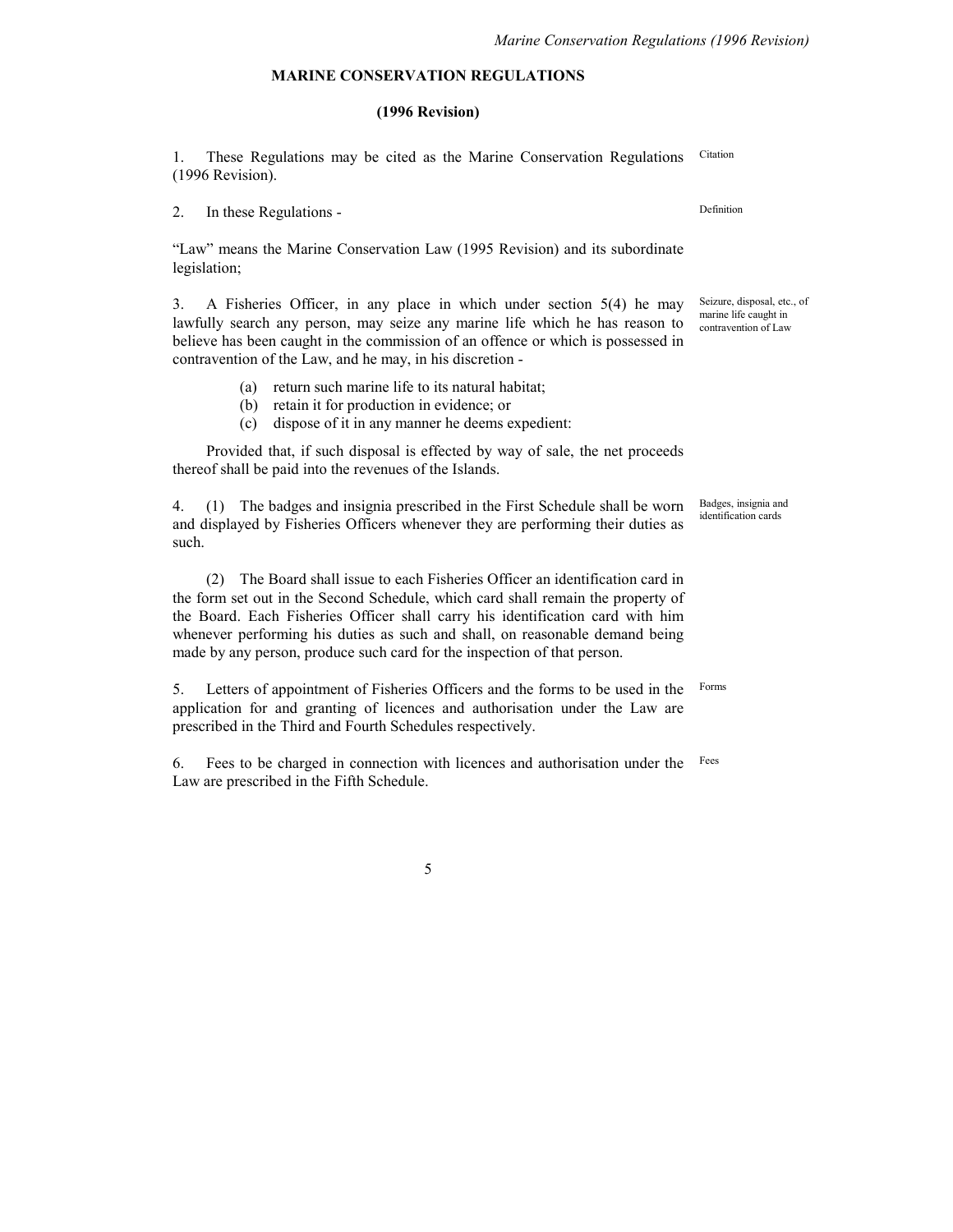Penal

7. Whoever resists or obstructs a Fisheries Officer in the discharge of any duty

under the Law is guilty of an offence.

- No-diving zones 8. (1) The areas described in the Sixth Schedule are designated as no-diving zones.
	- (2) Scuba diving in a no-diving zone is prohibited.

Damage to coral reef 9. (1) Whoever anchors any vessel exceeding twenty feet in length or a commercial vessel, or allows any of such vessels to be anchored, in such a manner that damage is caused to the coral by an anchor, chain or any similar contrivance, is guilty of an offence.

(2) In this regulation-

"commercial vessel" means a vessel which is for hire for the carriage of passengers or which is carrying passengers as part of a charter or other commercial venture.

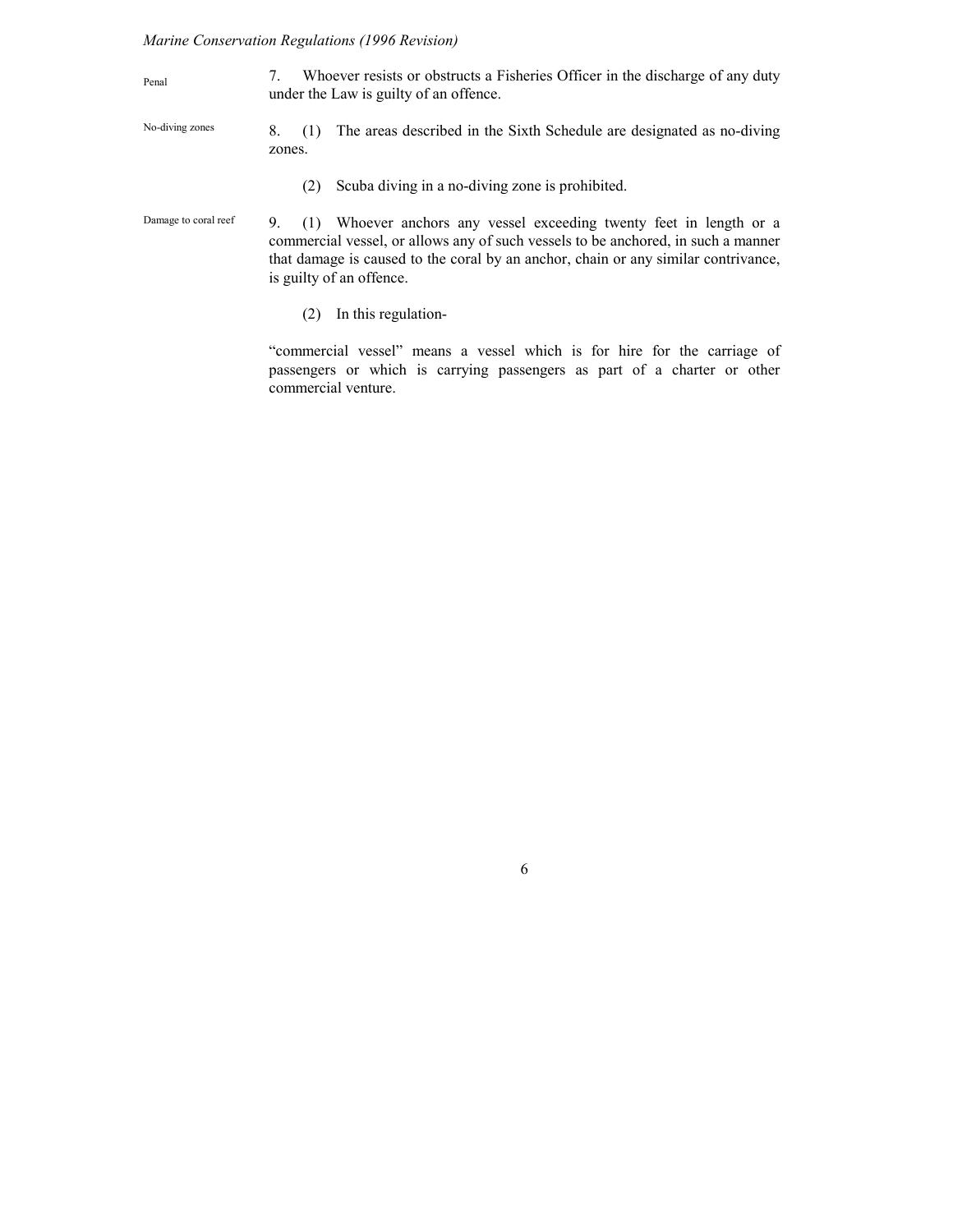### **FIRST SCHEDULE**

# (Regulation 4)

### **Badges and Insignia**

The following are the prescribed badges and insignia for the purpose of regulation  $4-$ 

- (a) badges or insignia prescribed to be displayed or worn by game wardens under the Animals Law (1996 Revision); and
- (b) flags of the dimensions and colour indicated below when displayed on any vessel or vehicle.

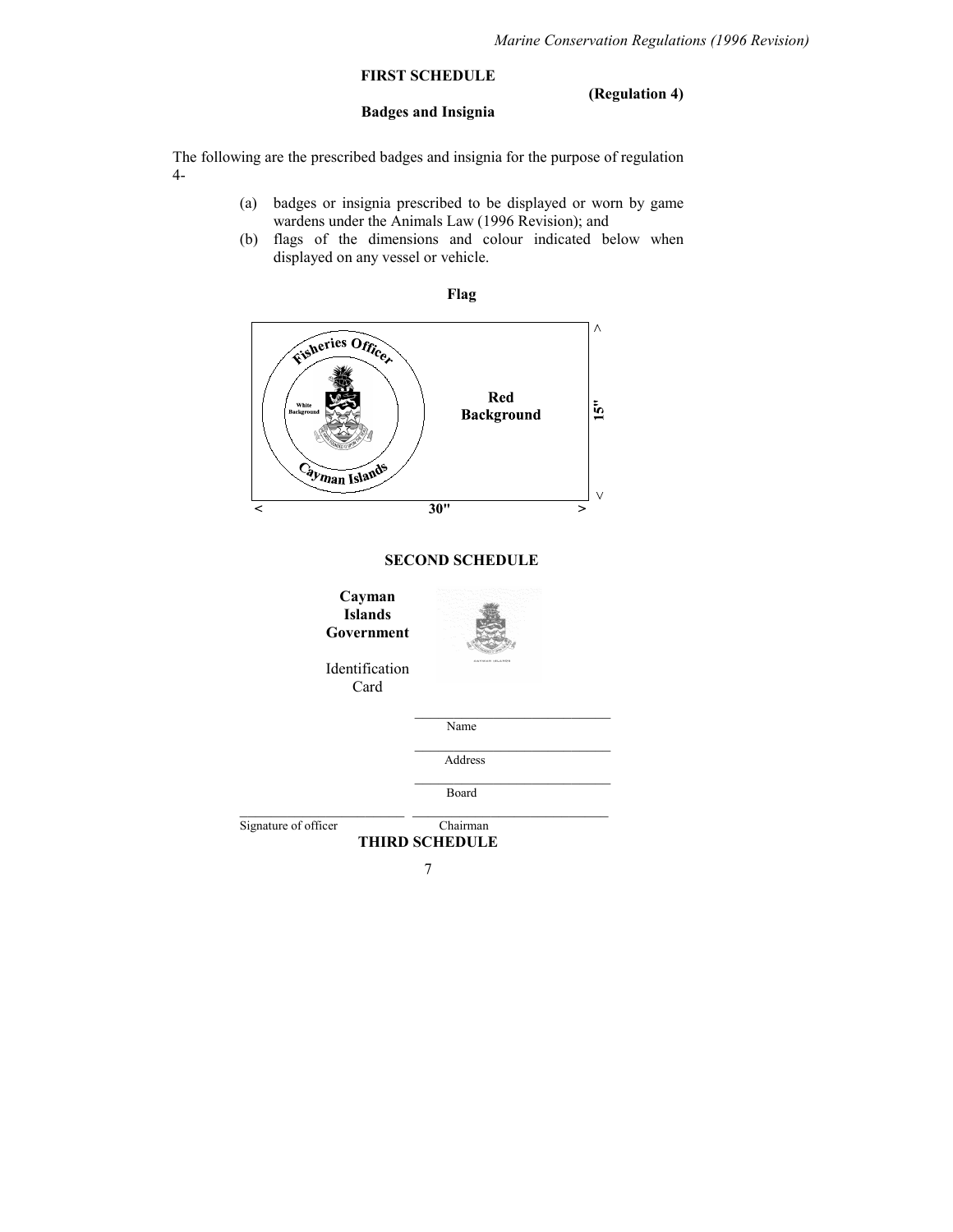### **Letter of Appointment**

(Regulation 5)

# **MARINE CONSERVATION LAW**

### (1995 Revision)

### **LETTER OF APPOINTMENT**

In exercise of the power conferred upon the Marine Conservation Board under section 5 of the Marine Conservation Law (1995 Revision) the Board hereby appoints -

> (name and designation of person appointed)

to be a Fisheries Officer to perform any duty he is required to perform under the Marine Conservation Law (1995 Revision).

(Note: Section 5 of the Marine Conservation Law (1995 Revision) is printed, for general information, on the back of this Letter of Appointment)

#### **FOURTH SCHEDULE**

Forms

Form MC<sub>1</sub>

#### **MARINE CONSERVATION LAW**

#### (1995 Revision)

(Regulation 5)

### APPLICATION TO THE MARINE CONSERVATION BOARD

### (Section 10 $(2)$ )

apply to the Board for a licence to carry out research and development in restricted marine areas as follows -

Particulars of research and development-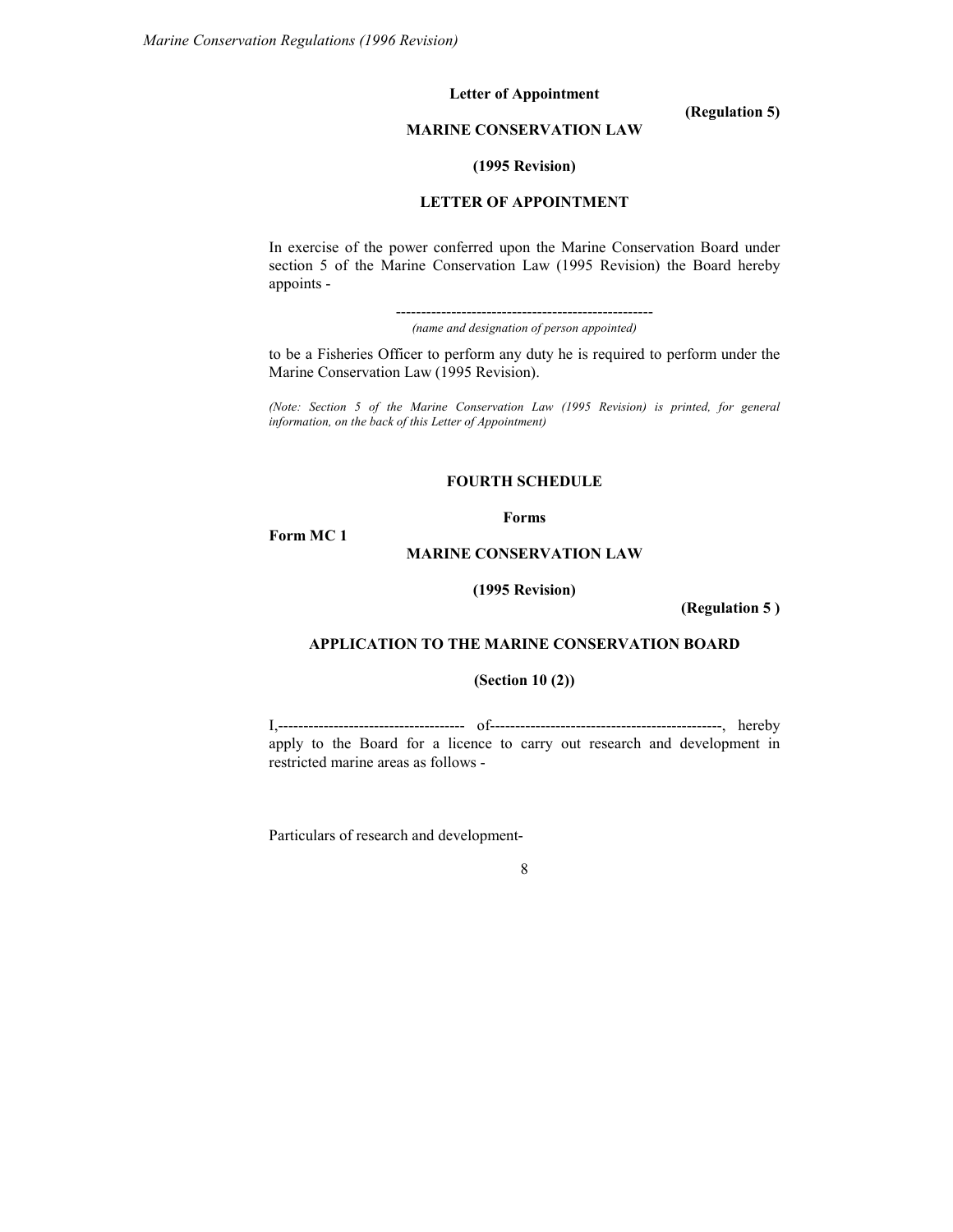| Particulars of restricted marine areas-                                                  |  |
|------------------------------------------------------------------------------------------|--|
| Names of all persons in respect of whom the licence is requested-                        |  |
| Description of vehicles, vessels and gear proposed to be used for the above<br>purposes- |  |
| Times and dates when the proposed project is to be carried out-                          |  |
| Signature and address of applicant-                                                      |  |
| Address<br>Signature                                                                     |  |

 $\overline{9}$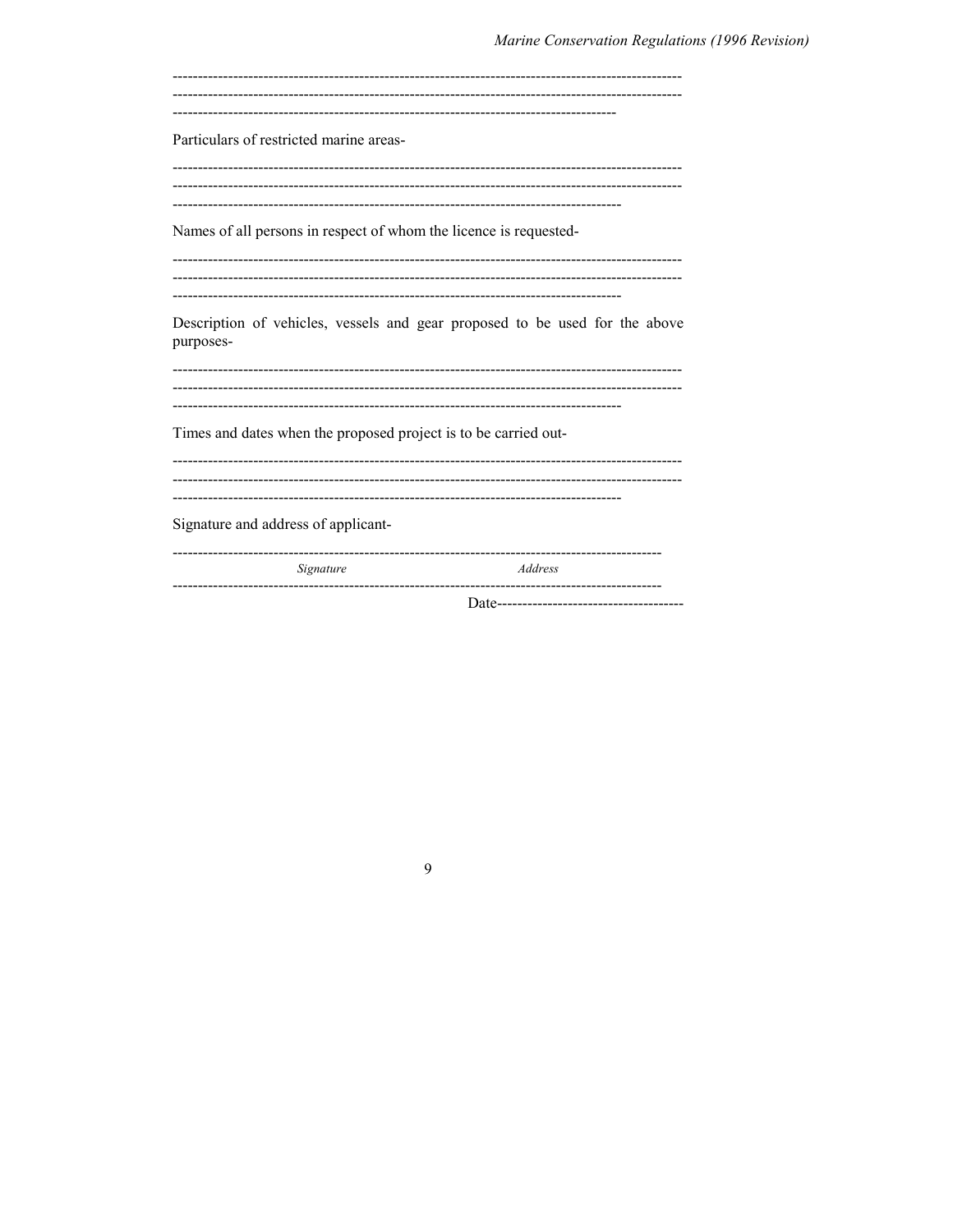# Form MC<sub>2</sub>

### **MARINE CONSERVATION LAW**

#### (1995 Revision)

### LICENCE FOR THE PURPOSE OF SECTION 10 (2)

licensed under section 10 (2) for the purposes and subject to the conditions and restrictions to the marine areas set forth below-

This licence is valid until-

Chairman of the Marine Conservation Board

Date --------------------------------

### Form MC<sub>3</sub>

### **MARINE CONSERVATION LAW**

# (1995 Revision)

### **AUTHORITY UNDER SECTION 14**

is authorised to take the following -

at the places and times and upon the conditions given below-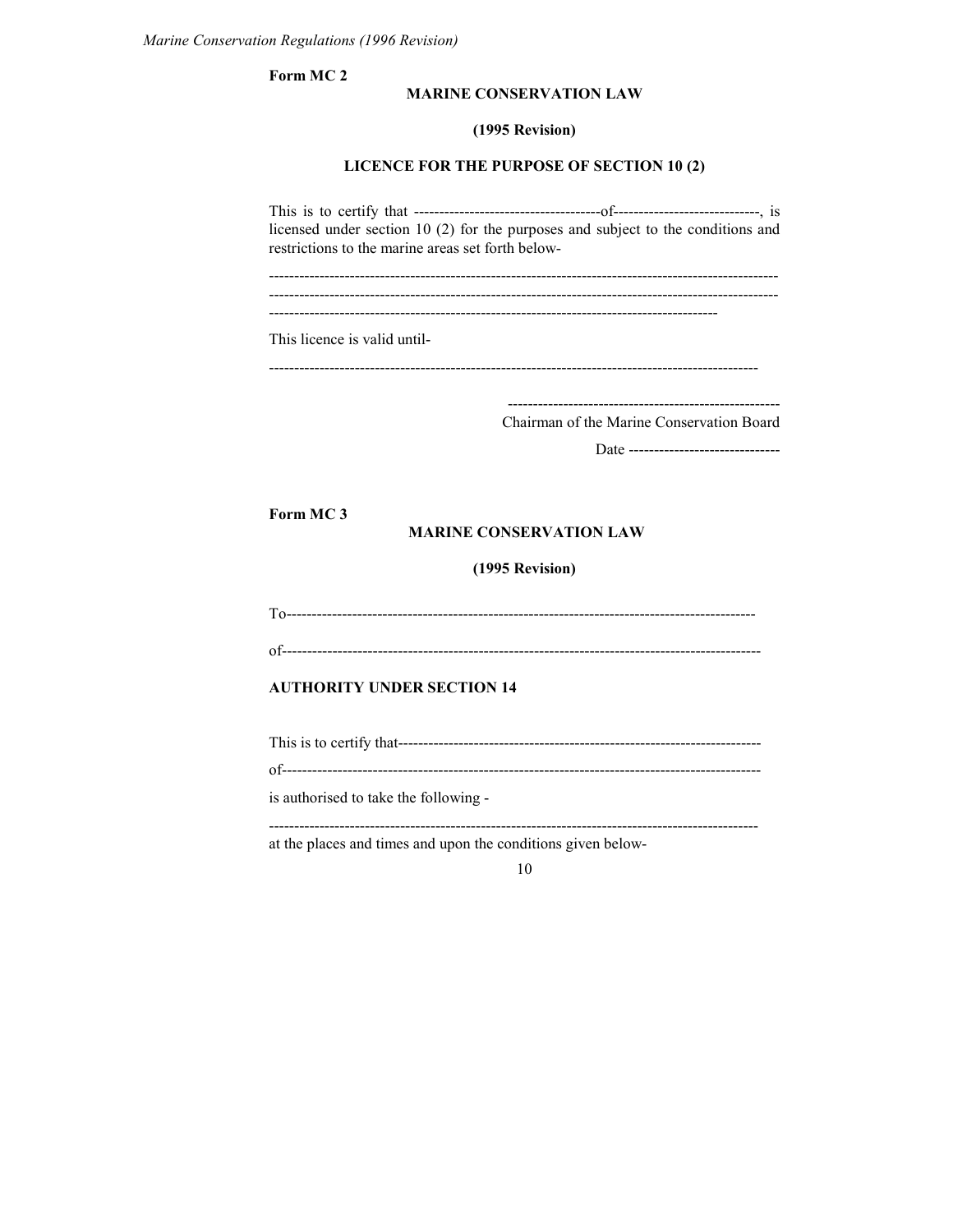\_\_\_\_\_\_\_\_\_\_\_\_\_\_\_\_\_\_\_\_\_\_\_\_\_\_\_\_\_\_ Chairman of the Board

Date ----------------------------

# Form MC 6

# **MARINE CONSERVATION LAW**

# (1995 Revision)

# APPLICATION FOR A LICENCE UNDER SECTION 16

### TO THE MARINE CONSERVATION BOARD

| hereby apply for a licence to take- |                                                                                             |
|-------------------------------------|---------------------------------------------------------------------------------------------|
|                                     |                                                                                             |
|                                     |                                                                                             |
| at the following places-            |                                                                                             |
|                                     |                                                                                             |
|                                     |                                                                                             |
|                                     |                                                                                             |
|                                     | The prescribed application fee of \$--------------------------------- is enclosed herewith. |
|                                     |                                                                                             |
|                                     |                                                                                             |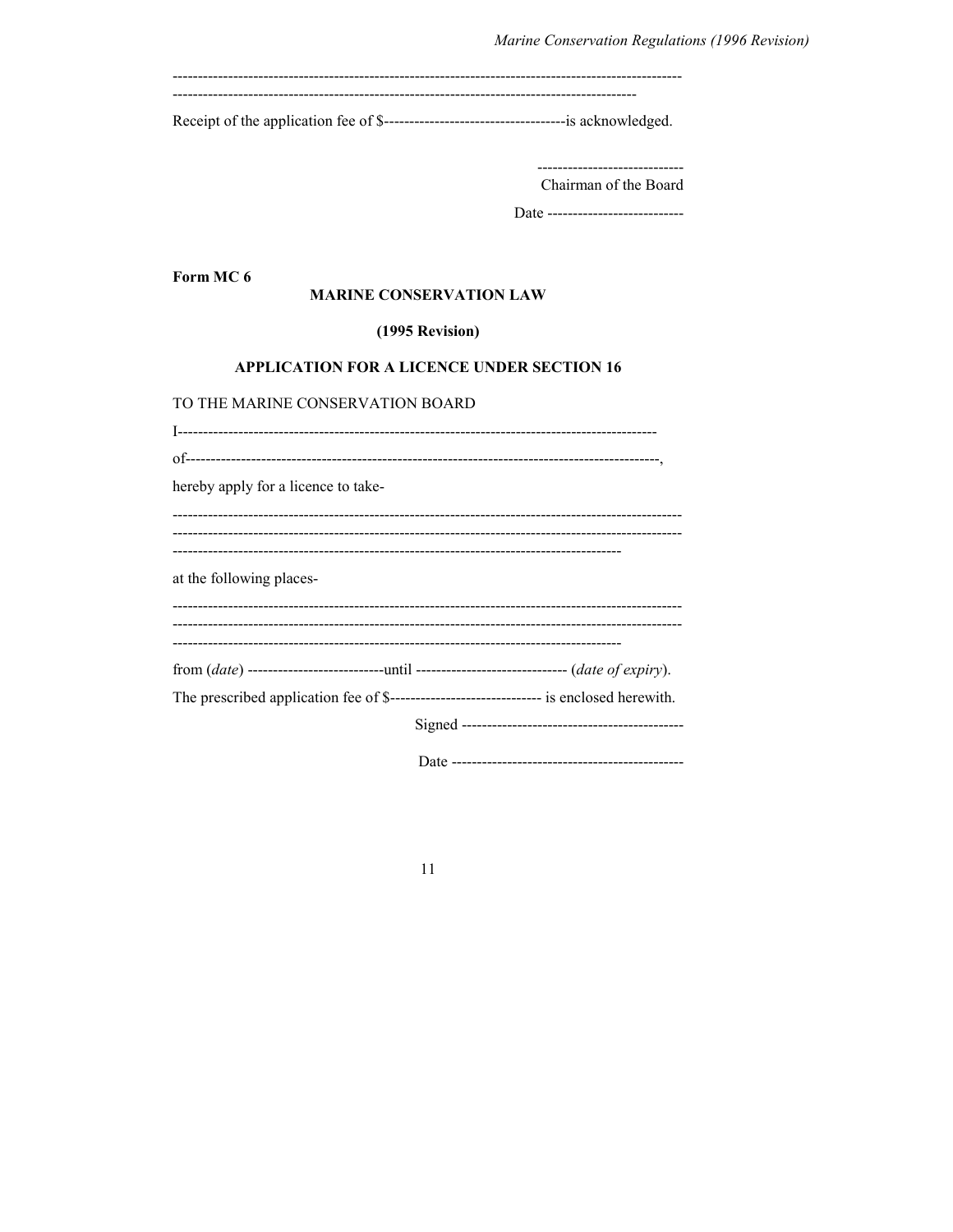Form MC<sub>5</sub>

### **MARINE CONSERVATION LAW**

### (1995 Revision)

### (Section 16)

is hereby licensed under the above Law to take-upon the following terms and conditions-Receipt of the prescribed application fee of \$----------------- is hereby acknowledged.

Note: Where a licence is refused \$10 of the application fee will be retained against administrative expenses.

# **FORM MC 6**

# THE MARINE CONSERVATION LAW

#### (1995 Revision)

## (Section 15)

### Application to Use a Seine Net in Cayman Waters

hereby apply for a licence to use a seine net in Cayman Waters.

Please complete the following information-

Number of years you have been fishing with seines in Cayman waters-1.

 $2<sub>1</sub>$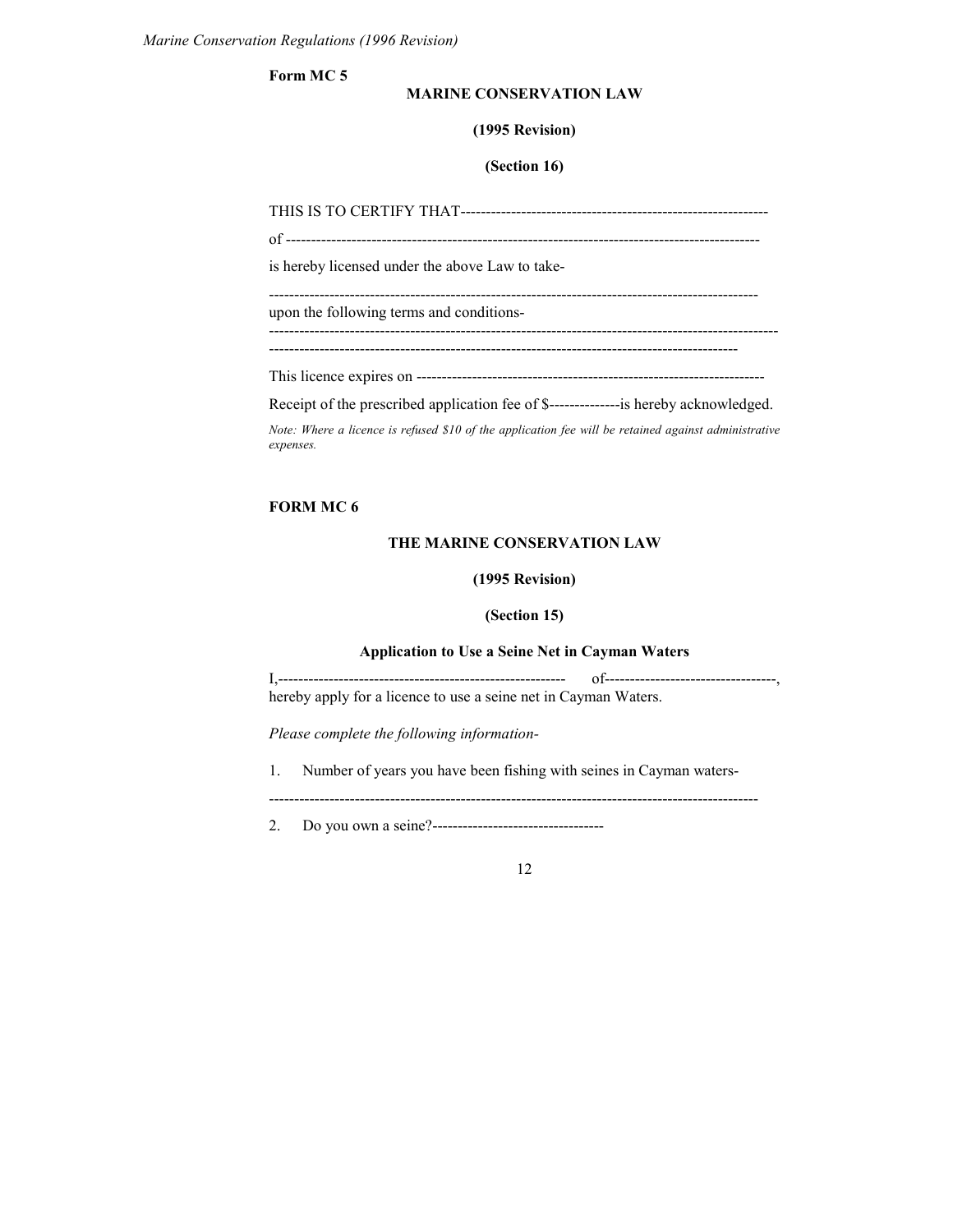| 3. Types of fish caught ------------jacks; -----------joggle eyes; -----------reef fish; |  |
|------------------------------------------------------------------------------------------|--|
|                                                                                          |  |
|                                                                                          |  |
|                                                                                          |  |

# Form MC<sub>7</sub>

#### **MARINE CONSERVATION LAW**

### (1995 Revision)

#### (Section 15)

# **LICENCE**

is licensed by the Marine Conservation Board under section 15 to use a seine net in Cayman Waters subject to the following conditions-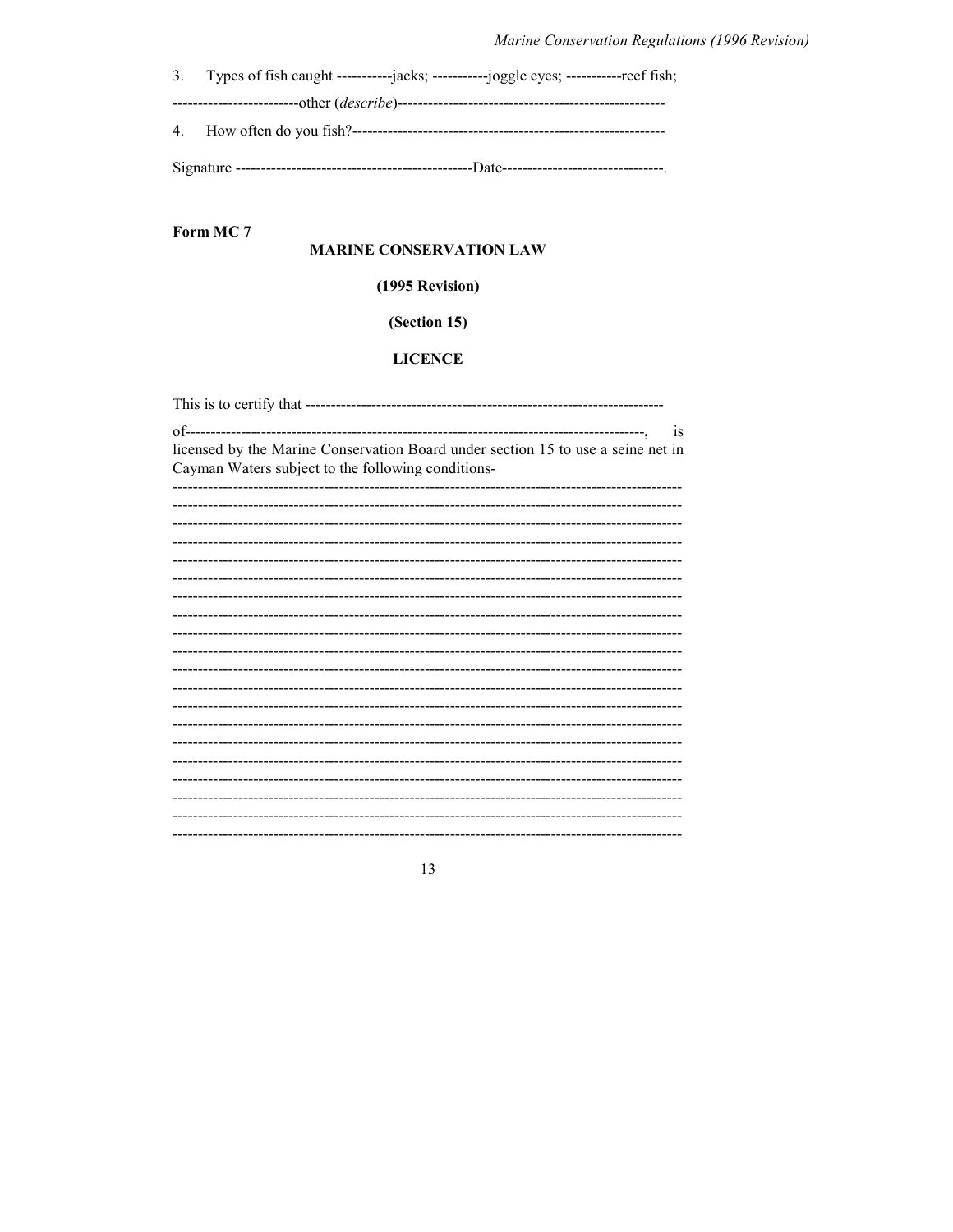| Secretary/Chairman<br>Marine Conservation Board |                                                                                                     |                                                                 | Date                                                                                        |
|-------------------------------------------------|-----------------------------------------------------------------------------------------------------|-----------------------------------------------------------------|---------------------------------------------------------------------------------------------|
| Form MC 8                                       |                                                                                                     | <b>MARINE CONSERVATION LAW</b>                                  |                                                                                             |
|                                                 |                                                                                                     | (1995 Revision)                                                 |                                                                                             |
|                                                 |                                                                                                     |                                                                 | MARINE CONSERVATION (TURTLE PROTECTION) REGULATIONS                                         |
|                                                 |                                                                                                     | (1996 Revision)                                                 | (Regulation 6)                                                                              |
|                                                 |                                                                                                     | <b>Application to Take Turtles in Cayman Waters</b>             |                                                                                             |
|                                                 |                                                                                                     |                                                                 |                                                                                             |
|                                                 |                                                                                                     |                                                                 |                                                                                             |
|                                                 |                                                                                                     |                                                                 |                                                                                             |
|                                                 | apply for a licence to take turtles in Cayman Waters.<br>Please complete the following information- |                                                                 |                                                                                             |
| $\mathbf{1}$ .                                  |                                                                                                     | Number of years you have been fishing turtles in Cayman Waters- |                                                                                             |
| $\overline{2}$ .                                |                                                                                                     |                                                                 |                                                                                             |
| 3.                                              |                                                                                                     | Average size and number of turtles caught per year-             |                                                                                             |
|                                                 |                                                                                                     |                                                                 |                                                                                             |
|                                                 |                                                                                                     |                                                                 | Loggerhead Turtle: Size -------------------------------Number-----------------------------  |
|                                                 |                                                                                                     |                                                                 | Hawksbill turtle: Size----------------------------------Number----------------------------- |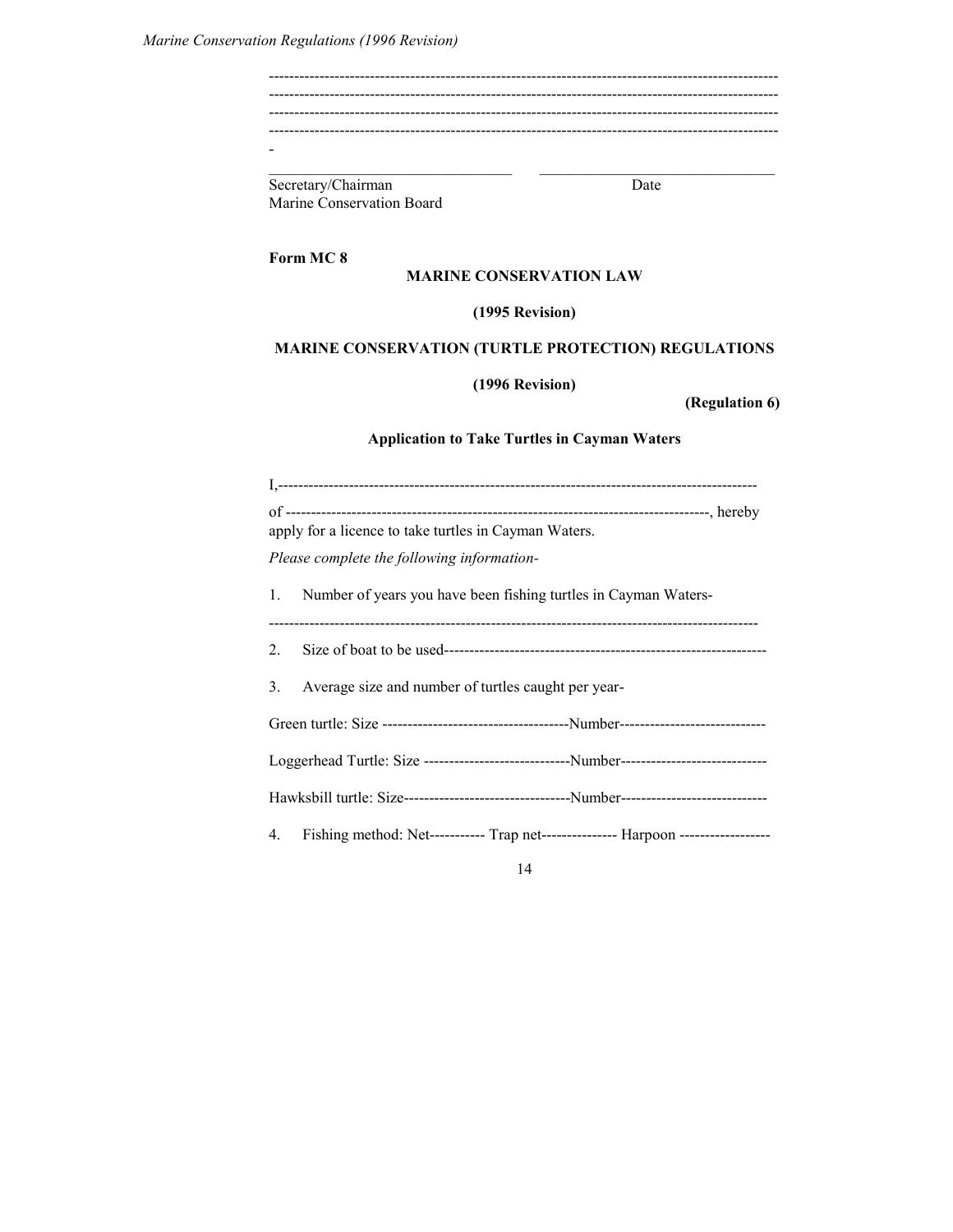# Form MC9

#### **MARINE CONSERVATION LAW**

### (1995 Revision)

### MARINE CONSERVATION (TURTLE PROTECTION) REGULATIONS

### (1996 Revision)

### **LICENCE**

licensed by the Marine Conservation Board under regulation 6(1) of the Marine Conservation (Turtle Protection) Regulations (1996 Revision) to take turtles within the Cayman Fisheries Zone subject to the following conditions-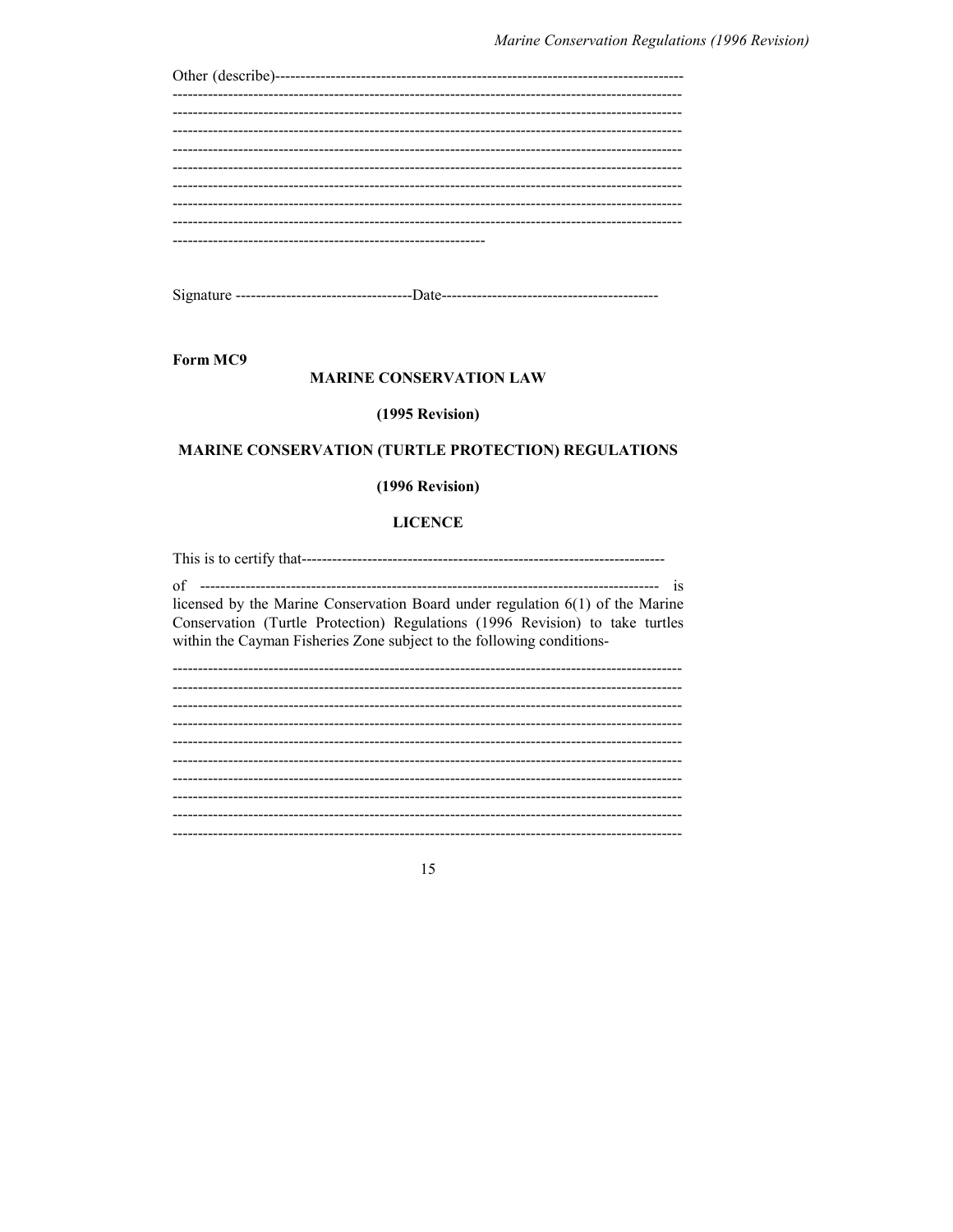| Secretary/Chairman<br>Marine Conservation Board | Date |
|-------------------------------------------------|------|

### Form MC 10

# **APPLICATION FOR SPEAR GUN RETAIL LICENCE**

Please complete this application in full. It will be considered by the Marine Conservation Board at the first meeting possible. If approved, you will be notified by the Ministry of Agriculture, Environment, Communications and Works and may collect your licence from the Ministry after paying the \$25.00 fee to the Treasury Department.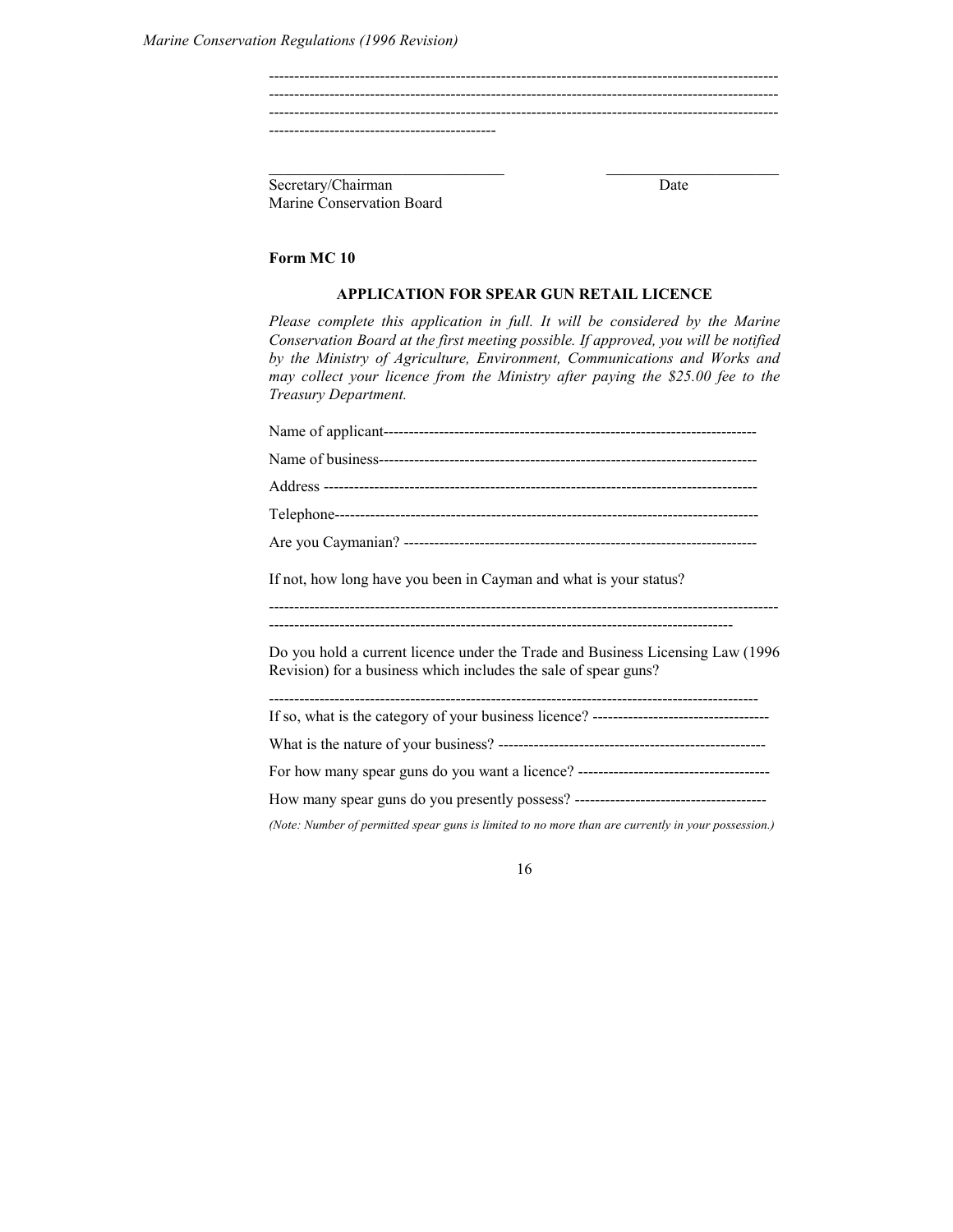At what location(s) do you plan to maintain and/or sell spear guns?

Have you ever been convicted of any criminal offence involving violence or 

Are you familiar with the Marine Conservation Laws?-------------------------------

Please sign below indicating that all information in this application is true and complete. Any falsification or withholding of relevant information will result in denial or withdrawal of a spear gun licence.

Signature

Date

### Form MC<sub>11</sub>

# **MARINE CONSERVATION LAW**

### (1995 Revision)

#### (Section 14)

### **RETAIL SPEAR GUN LICENCE**

| Location(s) where spear guns may be maintained and sold- |
|----------------------------------------------------------|
|                                                          |

The above-named person is hereby licensed to possess and sell spear guns within the Cayman Islands, subject to the following conditions-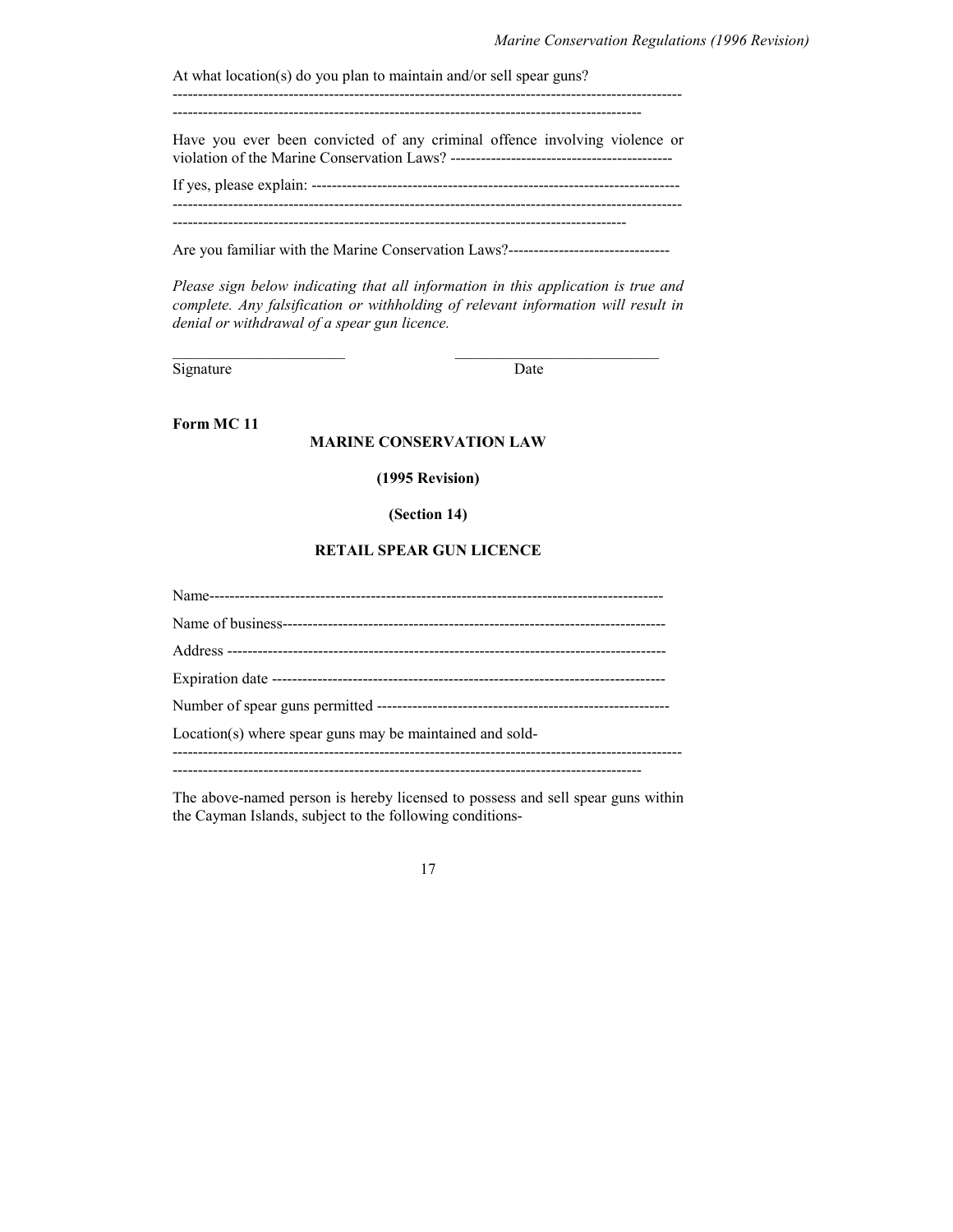1. All Marine Conservation Laws must be obeyed.

The person holding this licence is permitted to sell spear guns only to  $2.$ persons holding a valid speargun licence.

The person holding this licence may possess no more spear guns than the  $3.$ number permitted above.

- $4.$ Importation of spear guns or spear gun parts is not permitted.
- $5<sub>1</sub>$ This licence is not transferable to any other person.

6. Violation of any of these conditions shall be cause for revocation of this licence.

Chairman, Marine Conservation Board

### Form MC<sub>12</sub>

# APPLICATION FOR SPEAR GUN USER'S LICENCE

Please complete this application in full. It will be considered by the Marine Conservation Board at the first meeting possible. If approved you will be notified by the Ministry of Agriculture, Environment, Communications and Works, and may collect your licence from the Ministry after paying the \$25.00 fee to the Treasury Department.

| If not, how long have you been in Cayman and what is your status? |
|-------------------------------------------------------------------|
| For what purpose do you want a spear gun licence?                 |
|                                                                   |
|                                                                   |
|                                                                   |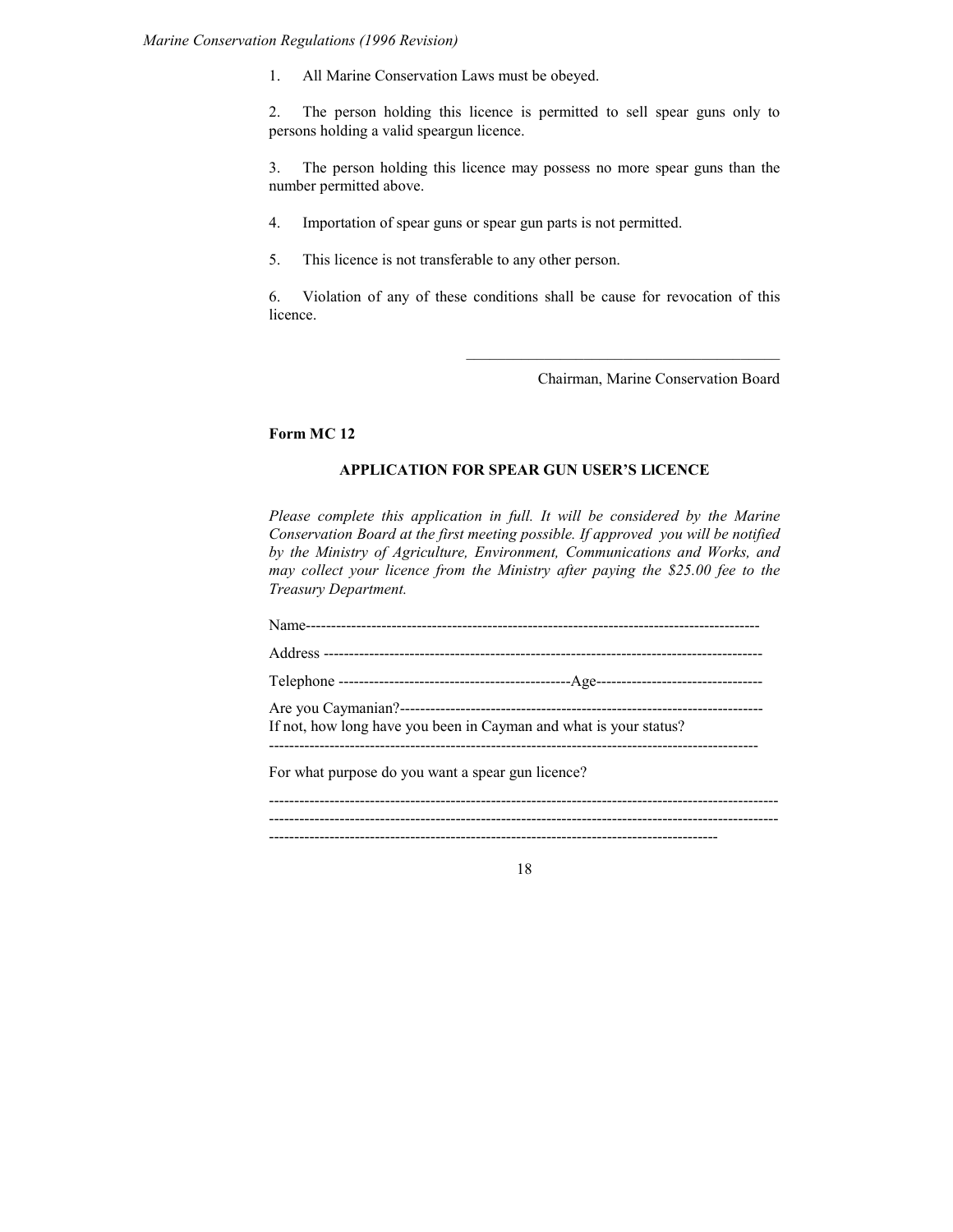(Note: Normally, licences will be given for only one spear gun.)

If you want a licence for more than one spear gun, please state your reasons:

Have you ever been convicted of any criminal offence involving violence or 

If yes, please explain:

Are you familiar with the Marine Conservation Laws?-------------------------------

Please sign below indicating that all information in this application is true and complete. Any falsification or withholding of relevant information will result in denial or withdrawal of a spear gun licence.

Signature

Date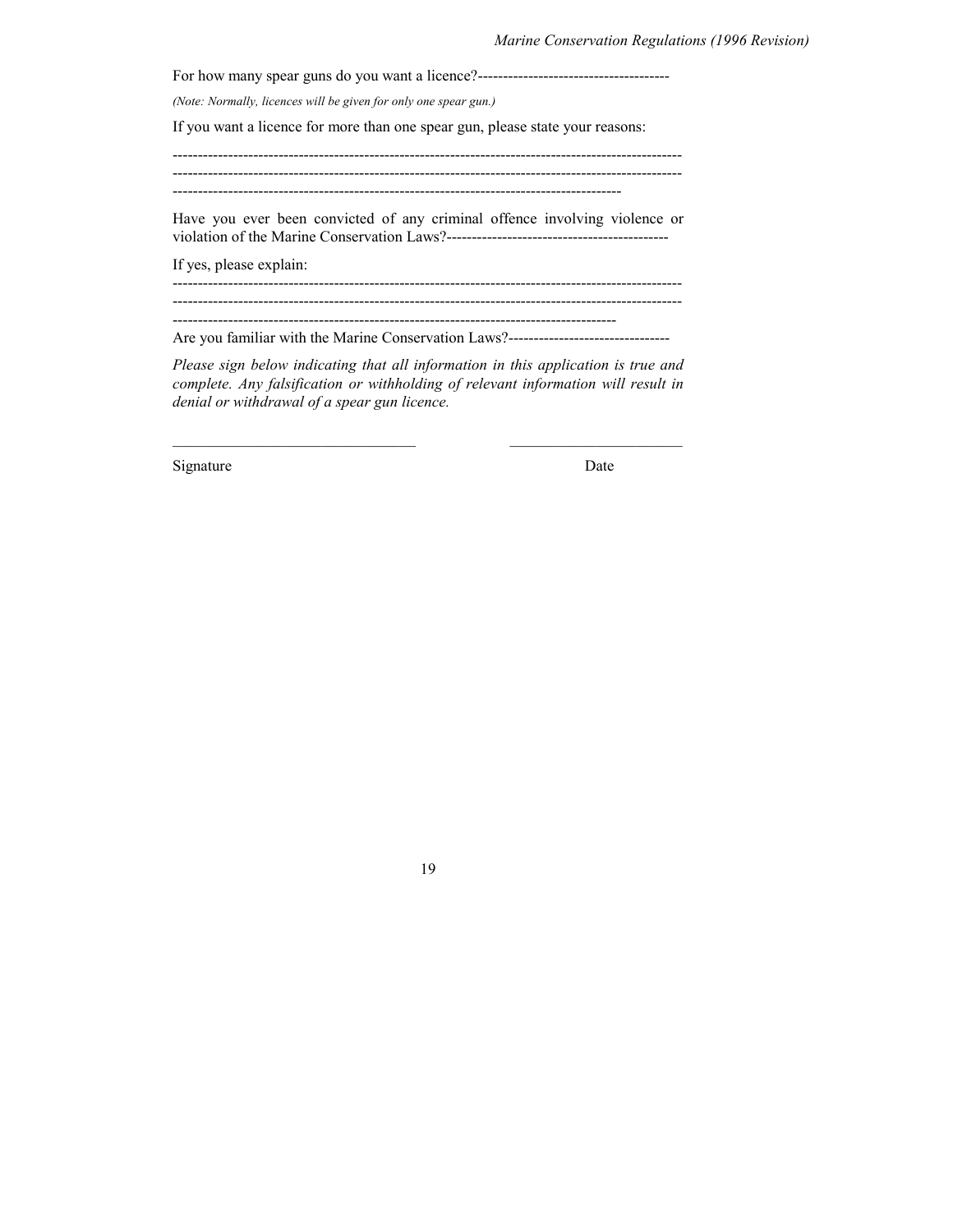Form MC<sub>13</sub>

### **MARINE CONSERVATION LAW**

#### (1995 Revision)

#### (Section 14)

# **SPEAR GUN USER'S LICENCE**

The above-named person is hereby licensed to own and use a spear gun within the Cayman Islands and its waters, subject to the following conditions-

 $1.$ All Marine Conservation Laws must be obeyed.

The person holding this licence shall not permit any person not so licensed 2. to use his spear gun.

The person holding this licence may possess no more spear guns than the  $3.$ number permitted above.

No more than three fish of any one species, and no more than six fish in total 4. may be taken in any day using a spear gun.

- 5. Spear guns may not be used-
	- (a) in any of the Marine Parks Zones, i.e. Replenishment Zones, Marine Park Zones and Environmental Zones;
	- (b) within two hundred yards of any dive or snorkel boats flying a dive flag indicating that there are divers in the water; or
	- (c) in any of the designated grouper spawning areas.
- 6. Importation of spear guns or spear gun parts is not permitted.
- 7. Spear guns may be sold only to those holding a valid spear gun licence.
- 8. This licence is not transferable to any other person.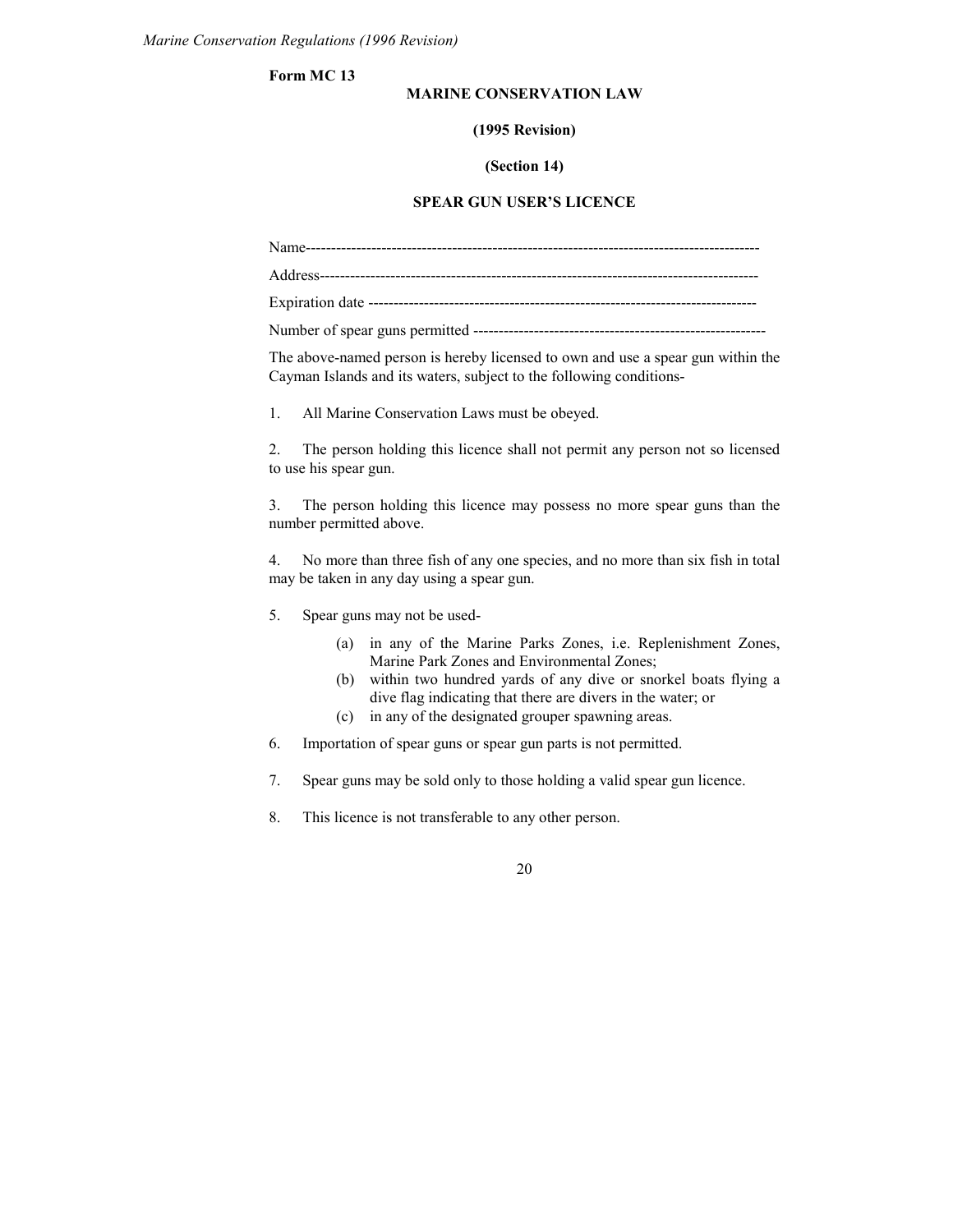9. Violation of any of these conditions shall be cause for revocation of this licence.

Chairman, Marine Conservation Board

### **FIFTH SCHEDULE**

### Fees

The scale of fees chargeable for applications, authorisations and licences are upon the following scale and are payable upon application-

| Authorisation under section 14                                                                                              | per person per day | \$10 |
|-----------------------------------------------------------------------------------------------------------------------------|--------------------|------|
| Licence under section 16                                                                                                    |                    | \$10 |
| Licence for the use of seine net, under section 15                                                                          |                    | \$25 |
| Licence to take turtle, under regulation 6 of the<br>Marine Conservation (Turtle Protection)<br>Regulations (1996 Revision) |                    | \$25 |
| Speargun licence under section 14                                                                                           |                    | \$25 |

### **SIXTH SCHEDULE**

#### **No-diving Zones**

### (Regulation 8)

#### **North Side** 1.

A line drawn from latitude  $19^{\circ}$  21'06" north longitude 81°14'24" west along the ironshore to latitude 19°21'10" north longitude 81°12'48" west thence to latitude 19°21'30" north longitude 81°12'48" west thence to latitude 19°21'20" north longitude 81°14'28" west thence to latitude 19°21'06" north longitude 81°14'24" west.